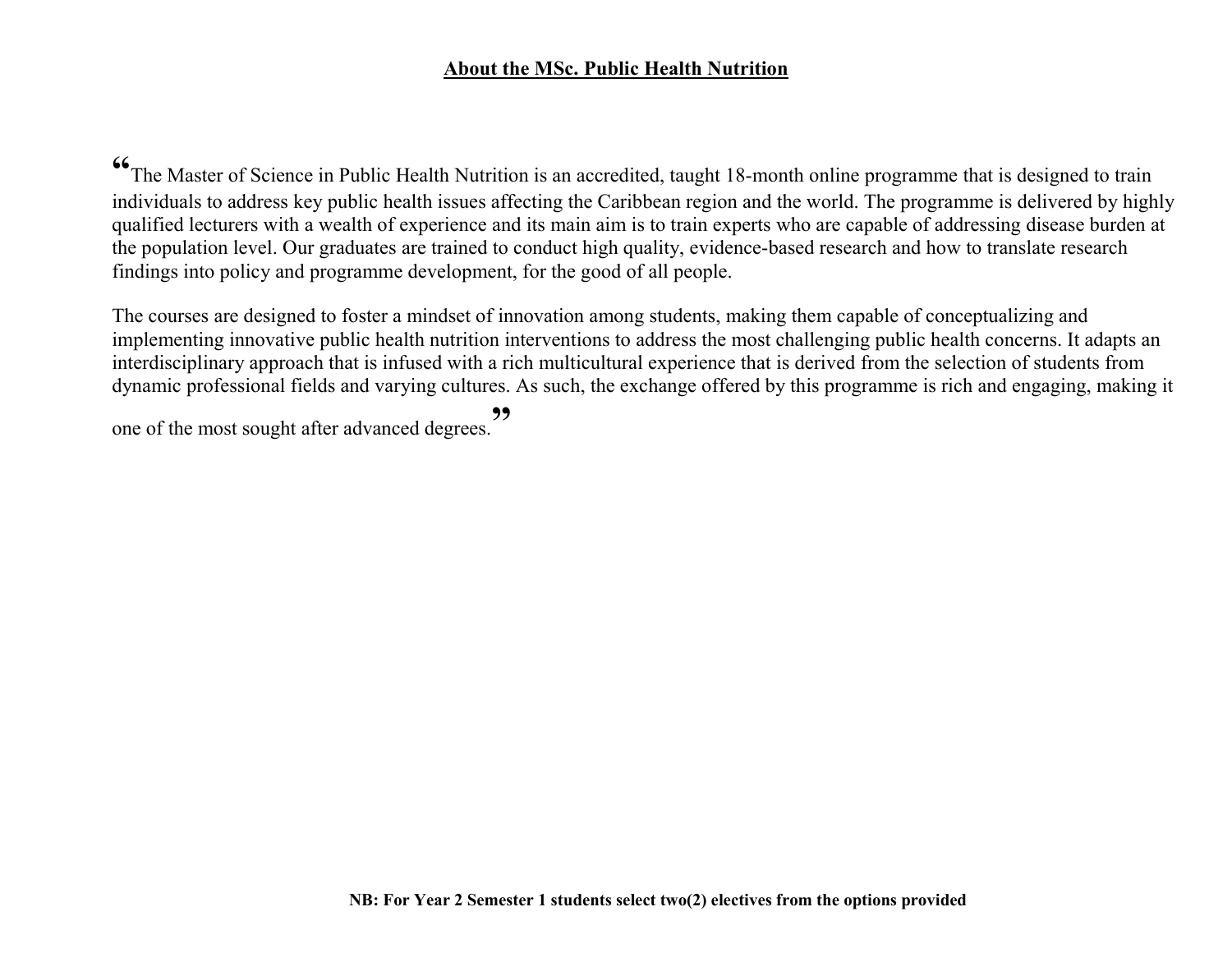| <b>Year 1</b>                                                      |                                                                   |                                     |                                 |                                |                                          |                                                             |                                     |  |  |  |  |  |
|--------------------------------------------------------------------|-------------------------------------------------------------------|-------------------------------------|---------------------------------|--------------------------------|------------------------------------------|-------------------------------------------------------------|-------------------------------------|--|--|--|--|--|
|                                                                    |                                                                   | <b>CONTACT</b><br><b>HOURS/WEEK</b> |                                 |                                | No. of                                   | <b>MAXIMUM</b><br><b>MARKS</b><br><b>AVAILABLE</b><br>FROM: |                                     |  |  |  |  |  |
| <b>Module Codes</b>                                                |                                                                   | Lecture<br><b>Hours</b>             | <b>Tutorial</b><br><b>Hours</b> | <b>Total</b><br><b>Credits</b> | Exam/<br>Test/<br><b>Assign</b><br>ments | <b>FINAL</b><br><b>EXAMS</b><br>(%)                         | <b>COURSE</b><br><b>WORK</b><br>(%) |  |  |  |  |  |
| <b>SEMESTER</b><br><b>NUTRITION FUNDAMENTALS FOR PUBLIC HEALTH</b> |                                                                   |                                     |                                 |                                |                                          |                                                             |                                     |  |  |  |  |  |
| PHU5001                                                            | Foundations of Public Health Nutrition                            | $\overline{2}$                      | $\mathbf{1}$                    | $\overline{\mathbf{3}}$        | 5                                        | $\bf{0}$                                                    | 100                                 |  |  |  |  |  |
| <b>PHU5002</b>                                                     | Global Food, Nutrition and Health                                 | $\overline{2}$                      |                                 | $\boldsymbol{2}$               | 4                                        | 50                                                          | 50                                  |  |  |  |  |  |
| PHU5003                                                            | Public Health Aspects of Life Course Nutrition                    | $\overline{2}$                      |                                 | $\overline{\mathbf{3}}$        | 5                                        | 50                                                          | $\overline{50}$                     |  |  |  |  |  |
| <b>PHU5004</b>                                                     | PHN Practice Seminar/Tutorials (1)                                | 1                                   |                                 | $\mathbf{1}$                   | $\overline{4}$                           | $\bf{0}$                                                    | 100                                 |  |  |  |  |  |
|                                                                    | <b>Sub-Total</b>                                                  | 9                                   |                                 | 9                              |                                          |                                                             |                                     |  |  |  |  |  |
|                                                                    | <b>SEMESTER 2 - NUTRITIONINFORMATION FOR DECISION MAKING</b>      |                                     |                                 |                                |                                          |                                                             |                                     |  |  |  |  |  |
|                                                                    | Principles of Nutrition Epidemiology & Statistics for             |                                     |                                 |                                |                                          |                                                             |                                     |  |  |  |  |  |
| <b>PHU5005</b>                                                     | Nutrition                                                         | 1                                   |                                 | $\boldsymbol{2}$               | 5                                        | 50                                                          | 50                                  |  |  |  |  |  |
| <b>PHU5006</b>                                                     | Nutritional Surveillance and Information Systems                  | $\mathbf{1}$                        |                                 | $\overline{2}$                 | 5                                        | 50                                                          | 50                                  |  |  |  |  |  |
| PHU5009                                                            | PHN Practice Seminar/Tutorials (2)                                | $\mathbf{1}$                        |                                 | $\mathbf{1}$                   | $\overline{4}$                           | $\bf{0}$                                                    | 100                                 |  |  |  |  |  |
| PHU5010                                                            | Food and Nutrition Planning & models of Policy Action             | $\mathbf{2}$                        |                                 | $\mathbf{3}$                   | 5                                        | 50                                                          | 50                                  |  |  |  |  |  |
| <b>PHU 5011</b>                                                    | Food & Nutrition Security, Poverty and Inequity                   | $\overline{2}$                      | $\mathbf{1}$                    | $\overline{\mathbf{3}}$        | 5                                        | 50                                                          | 50                                  |  |  |  |  |  |
|                                                                    | Sub-Total                                                         | 9                                   |                                 | 9                              |                                          |                                                             |                                     |  |  |  |  |  |
| <b>SEMESTER 3 - NUTRITION AND PUBLIC POLICY</b>                    |                                                                   |                                     |                                 |                                |                                          |                                                             |                                     |  |  |  |  |  |
| <b>PHU5007</b>                                                     | Obesity Epidemiology and Prevention                               | $\mathbf{1}$                        |                                 | $\mathbf{1}$                   | 3                                        | 50                                                          | 50                                  |  |  |  |  |  |
| <b>PHU5008</b>                                                     | Integrating Qualitative and Quantitative Research in<br>Nutrition | $\boldsymbol{2}$                    |                                 | 3                              | 6                                        | 50                                                          | 50                                  |  |  |  |  |  |
| PHU5012                                                            | Food Economics                                                    | 1                                   |                                 | 1                              | $\overline{4}$                           | 50                                                          | 50                                  |  |  |  |  |  |
| PHU5013                                                            | PHN Practice Seminar/Tutorials (3)                                | 1                                   |                                 | $\mathbf{1}$                   | $\overline{4}$                           | $\bf{0}$                                                    | 100                                 |  |  |  |  |  |
|                                                                    | <b>Sub-Total</b>                                                  | 8                                   |                                 | 8                              |                                          |                                                             |                                     |  |  |  |  |  |

**TOTAL CREDITS YEAR 1 = 26**